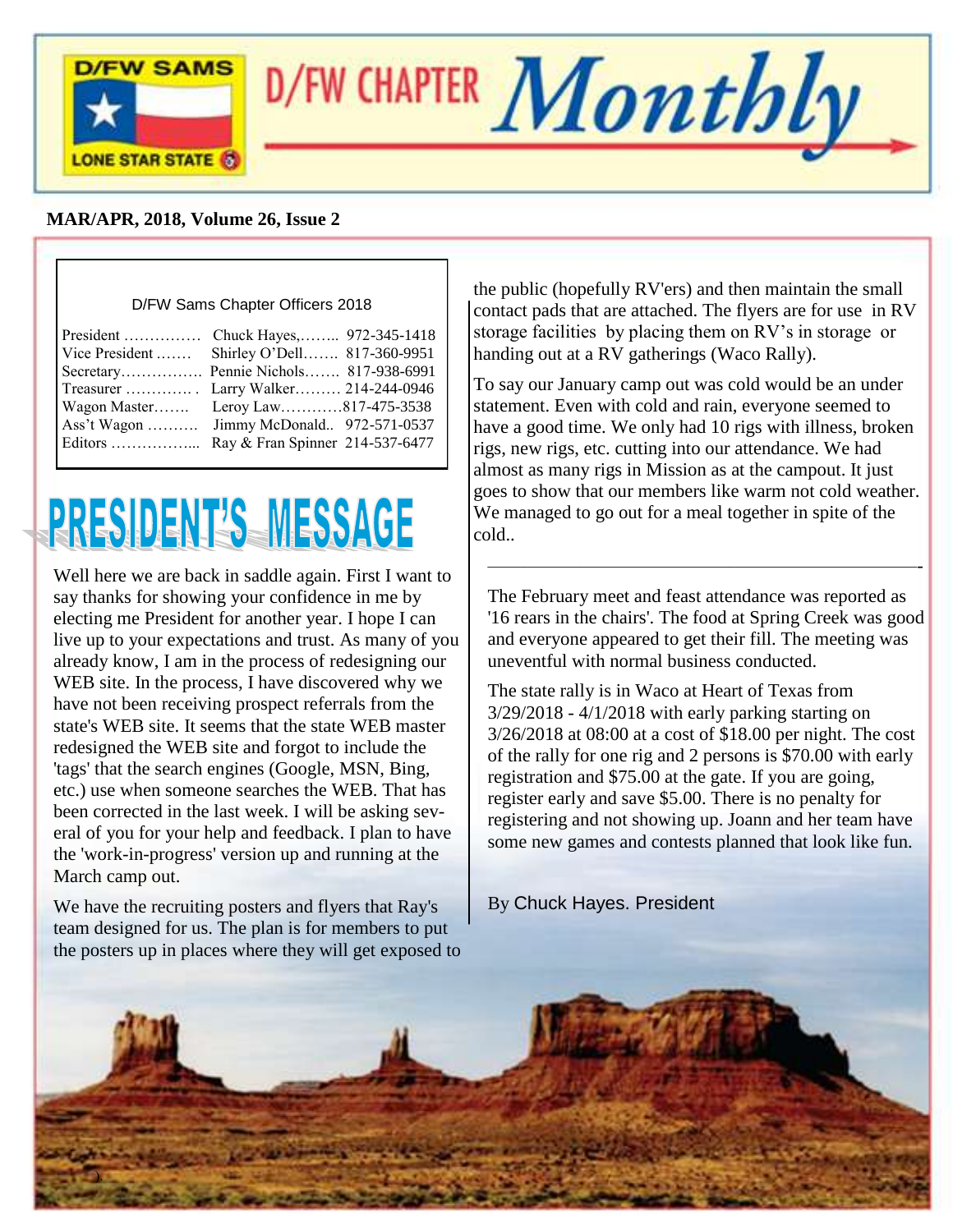# **Page 2**

#### *JANUARY MEETING HIGLIGHTS*

 The meeting was held at Coffee Creek Park and called to order by our president, Chuck Hayes. Jimmy McDonald, our Assistant Wagon Master reported 10 rigs in attendance with 1 guest, Diana Kimble's Mother.

 Shirley O' dell asked for suggestions for the money tree. It was discussed and tabled until the March meeting. Think about some suggestions?

 Chuck Hayes discussed recruiting new members . He is working with Ray Spinner to print a recruiting flyer. It was discussed and voted on to use the club funds for printing the flyer.

 There was also a discussion as to whether to purchase a new PA system or to repair the old one. It was decided to repair the old one.

 Chuck Hayes needs volunteers to fill the Chaplain position and the Historian position. He is considering combining the Historian and Scrapbook positions. Chuck also needs a Web Master. He discussed that we are not able to use our current web site because we don't have the necessary information to access it. He has been researching tools for setting up and/or operating a web site.

 Chuck further stated that he is setting up standardized e-mail addresses for each of the officer or chair positions that will be posted for public use. These addresses will automatically forward to a personal email of the officer or chair's choice and the personal emails will not be made public.

Submitted by Pennie Nichols, Secretary

#### *FEBRUARY MEETING HIGLIGHTS*

 The meeting was held Spring Creek Barbeque and called to order by our President, Chuck Hayes. There were 16 members present. There was a discussion concerning the Mini Rally. The list of jobs to do were, 1. Ice cream social, 2, door prizes 3. Taxi driving, 4. Parking and 5. First timers meeting.

 Chuck Hayes has taken over the job of Web Master. He now has full access to the DFW web site and will begin the job of cleaning up, redoing pictures and bring every thing up to date.

Submitted by Sharon Lambert



*CECIL LAWRENCE* 

 Cecil Lawrence had quite an experience here in the Valley this year. He had to have his finger operated on. He got to come home the same day and he is doing just fine. Get that finger better right away Cecil.

Pennie Nichols wanted to have sea food, so we took her to So. Padre to eat at "Dirty Als" Looks like she got more than she asked for. We could hardly get her arm out of the Crocodile's mouth. But all in all, she wasn't hurt. So that's good news.







# *Jackie Rhines Mike Rhines*

Looks like Jackie and Mike Rhines had a good time opening their gifts they received playing card bingo at the New Years campout. The weather turned cold, but it didn't stop everyone from having a good time.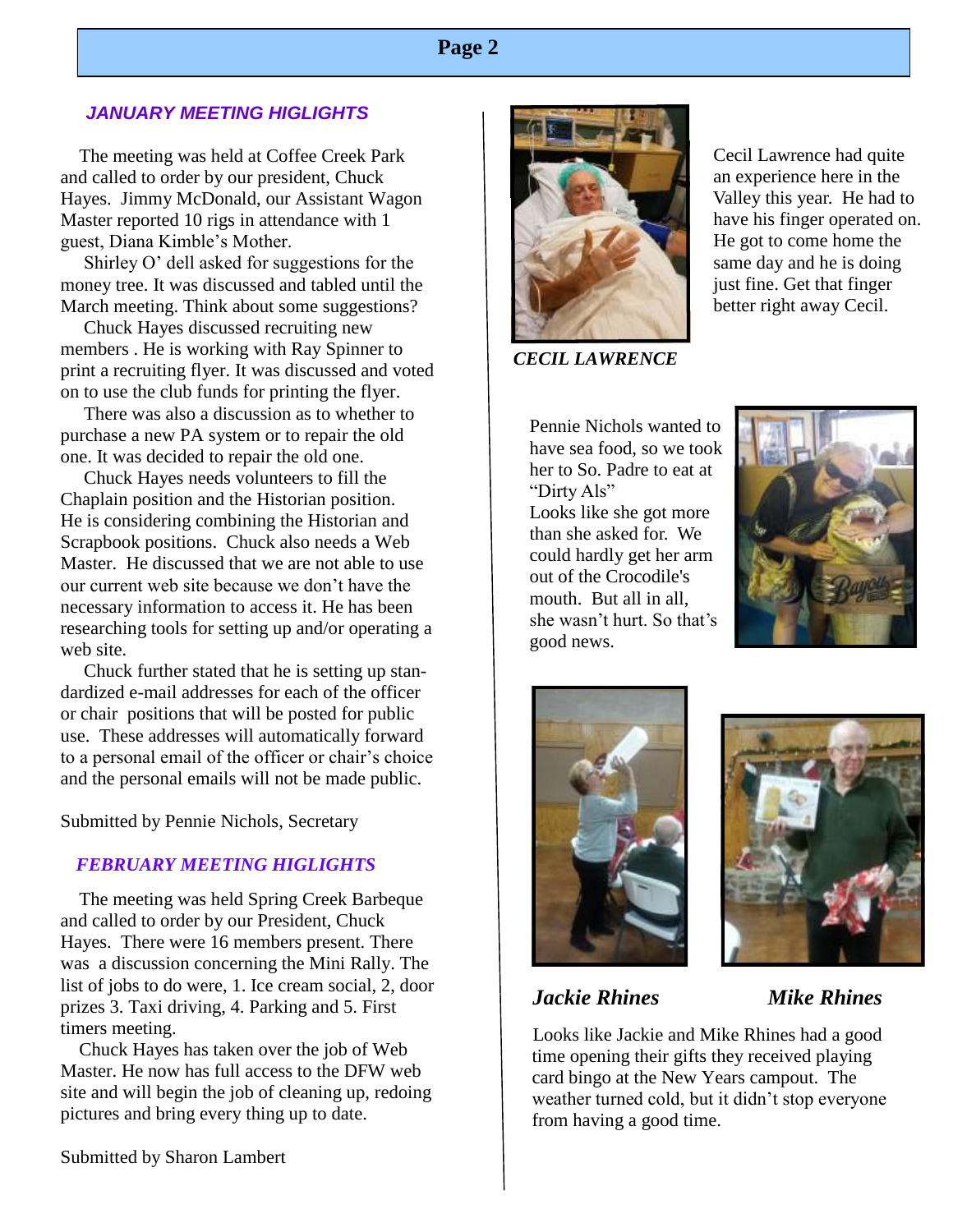# **Page 3**

# *IN OUR THOUGHTS AND PRAYERS*

We pray for all of our D/FW family and especially for Patricia (Pat) Mitchell, who went to heaven on February 10, 2018. We also pray for any of our members who are ill or just not feeling good.



 *PATRICIA ANN MITCHELL February 10, 2018*

 *Patricia Ann Mitchell went home to be with the Lord on February 10, 2018. Pat was preceded in death by her husband, A. H. (Sonny) Mitchell, who passed away on July 15, 2007.*

*Pat and Sonny were "Charter Members" of our D/FW Sams Chapter and played an important part in the forming of the Chapter. They rarely missed an outing. Pat remained an Associate Member for several years after Sonny passed.*

*Pat is survived by her children Carla Mitchell Wells and her husband Mark; her son Steven H. Mitchell and his wife Tammie; her brother, Michael E. Trantham and his wife Gina; 12 grandchildren and 10 greatgrandchildren.*

*By Ray Spinner co-editor*

## *ANNIVERSARIES*

 *March, 2018*

 *Orville & Marsha Barnhart March 17 6 years*

### *APRIL, 2018*

 *(No Anniversaries in April)*

### *BIRTHDAYS*

#### *MARCH, 2018*

| Don Hafer               | March 13 |
|-------------------------|----------|
| Tommy Michaels March 15 |          |
| Terri Fletcher          | March 23 |

#### *APRIL, 2018*

| Joyce Kibbe           | April 2  |
|-----------------------|----------|
| Margie Duncan         | April 9  |
| <b>Sharon Lambert</b> | April 10 |
| Al Jenkins            | April 16 |
| Corky Sullivan        | April 22 |



 *==============================* 

 *Everyone at the Valentine's Day Dance in the Valley had such a good time. Joan Speaks, Marjorie Lawrence and Pat Crabtree had a great time dancing.*